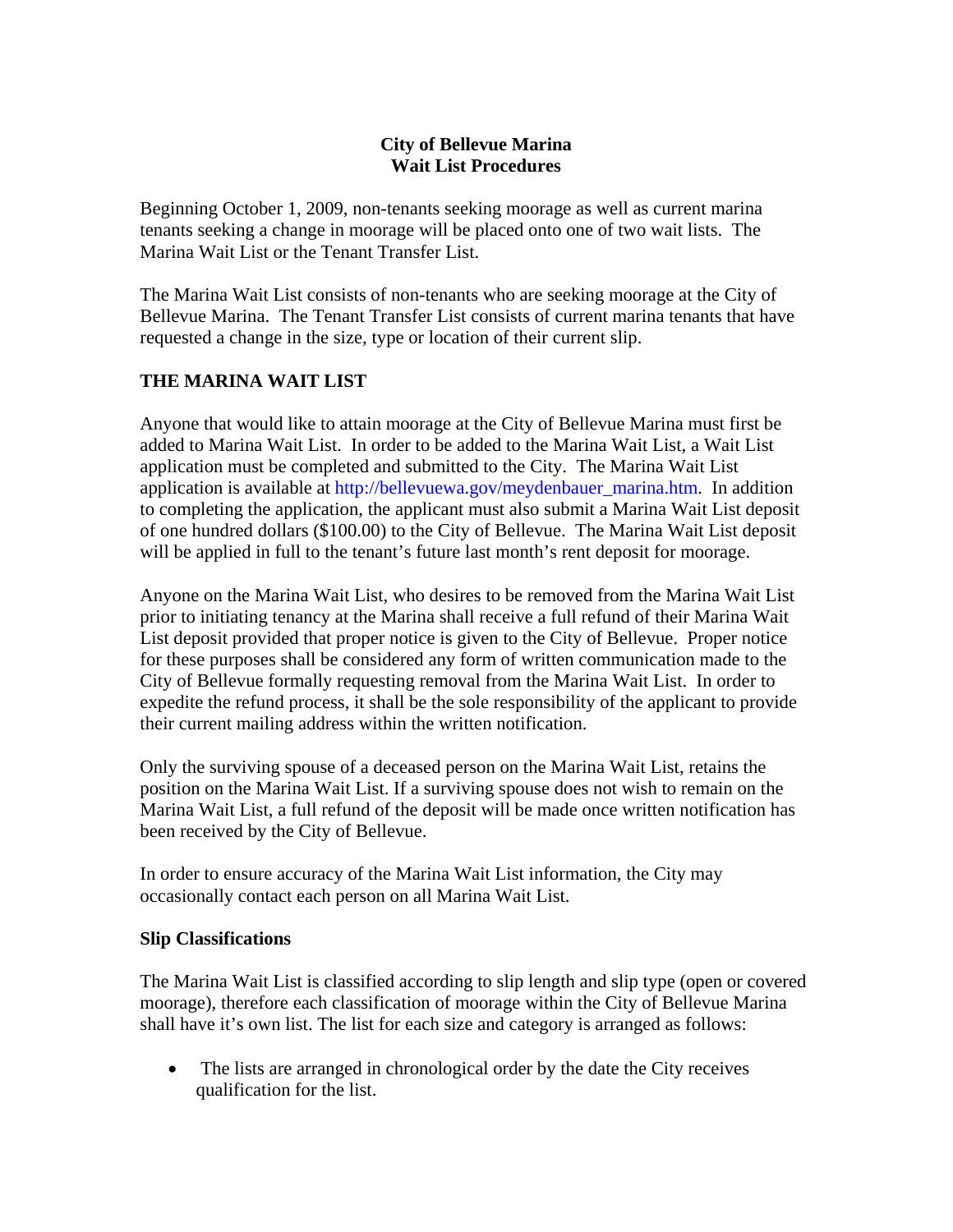- The City accepts applications only after the applicant completes and submits the application form and payment of the appropriate Wait List fee has been received.
- Applicants for the Wait List may apply for multiple Wait List classifications by completing an application for each desired slip size or type. Applicants with multiple slip classification requests shall be contacted regarding the slip request that becomes available first. If an applicant accepts an offered slip but continues to be interested in other slip classifications, they must apply to the Tenant Transfer List.
- The City shall use only the information provided on the application for notification of moorage openings, therefore, it is the sole responsibility of the applicant to notify the City in writing of any changes to their contact information or changes in desired size and/or type of moorage. In the event that the contact information provided on an application is determined to be invalid, the application shall be considered void.

# **THE TENANT TRANSFER LIST**

Current marina tenants interested in upsizing, downsizing, changing locations or type of slip (covered or uncovered) must request to be added to the Tenant Transfer List.

All transfers of moorage are allowed only under the following circumstances:

- Tenants requesting a transfer in moorage must do so by provide a written request to the City of Bellevue.
- The City of Bellevue reviews transfer requests and determines if the proposal presents any operational problems for other City, tenants or activities.
- All transfers of moorage shall be approved by the City of Bellevue via the execution of new moorage agreements.

The City of Bellevue may disapprove any requested transfer of slip(s) if, in the City of Bellevue's opinion, the transfer is not in the best interest of the City, tenants of the City, or the public.

#### **Refusal of Transfer Opportunity**

A current tenant may elect to refuse the first offer of a transfer opportunity from the City of Bellevue. In this situation, the tenant shall remain in the same position on the Marina Transfer List. If any tenant on the Tenant Transfer List, declines an transfer offer a second time, their name will be removed from the list.

If the City of Bellevue determines a slip not to be feasible due to insufficient water depth or slip width, the tenant may be allowed to refuse the slip without losing their place on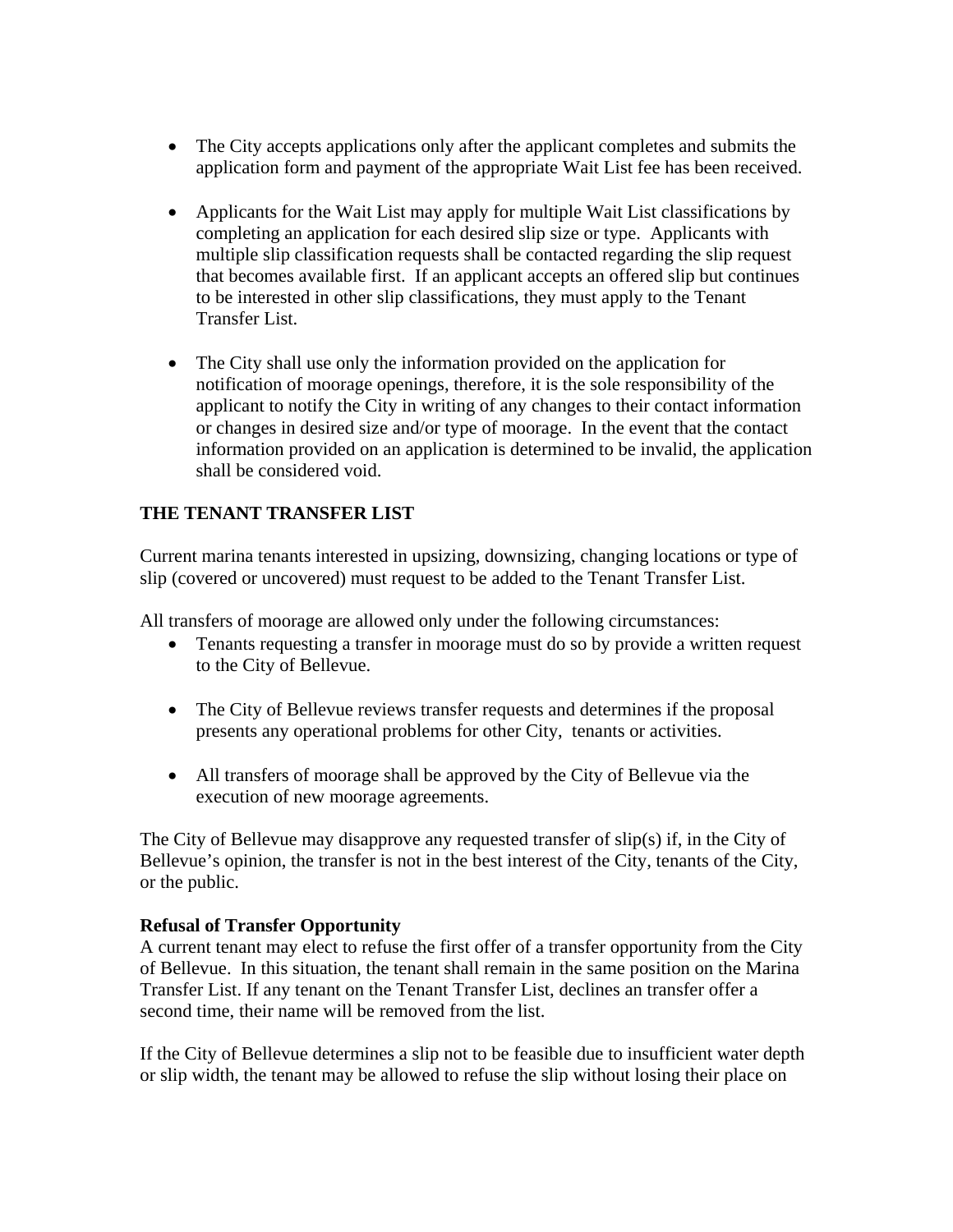the Tenant Transfer List. Operational conflicts such as pier position are not sufficient reasons to refuse a slip without losing position on the lists.

A tenant on the Tenant Transfer List, may also transfer their position on the Tenant Transfer List to an eligible surviving family member in the event of the tenant's death provided the ownership of the boat in the assigned slip is also transferred to the surviving eligible family member.

### **ASSIGNMENT OF SLIPS**

Vacant slips are filled by taking the first name, and subsequent names in chronological order from the Tenant Transfer List. After the Tenant Transfer list has been exhausted, the Marina Wait List will be used in the same fashion.

If a person on any of the lists declines the offered space, his/her name shall be recycled to the bottom of the appropriate list and the chronological date shall be the date declined.

Slips of the same length category have different widths in the marina. If a person on the Marina Wait List is offered a slip that will not accommodate the beam of his/ her boat, the offer does not qualify as a "decline" of moorage.

The City of Bellevue may issue any number of moorage spaces as complimentary moorage for other approved uses without prior consideration of the Marina Wait List, or the Tenant Transfer List. Use of these spaces shall comply with all applicable City of Bellevue regulations.

# **LIMITATION OF SPACES**

- No person is permitted more than one permanent moorage slip, unless Tenant commenced tenancy prior to August 1, 2009.
- Marital Community One Person: The City of Bellevue considers a marital community as one person for the purposes of these regulations.
- Mooring of more than one vessel per slip assignment, except for a pre-approved dinghy, is prohibited unless authorized by the City of Bellevue.

# **TERMINATION OF MOORAGE**

#### **Voluntary Termination**

A tenant may voluntarily terminate their moorage contract and relinquish their moorage space to the City of Bellevue. A thirty (30) day written notice is required. Written notification may be emailed to the City of Bellevue at [zsmith@bellevuewa.gov](mailto:zsmith@bellevuewa.gov) or sent to the following address: